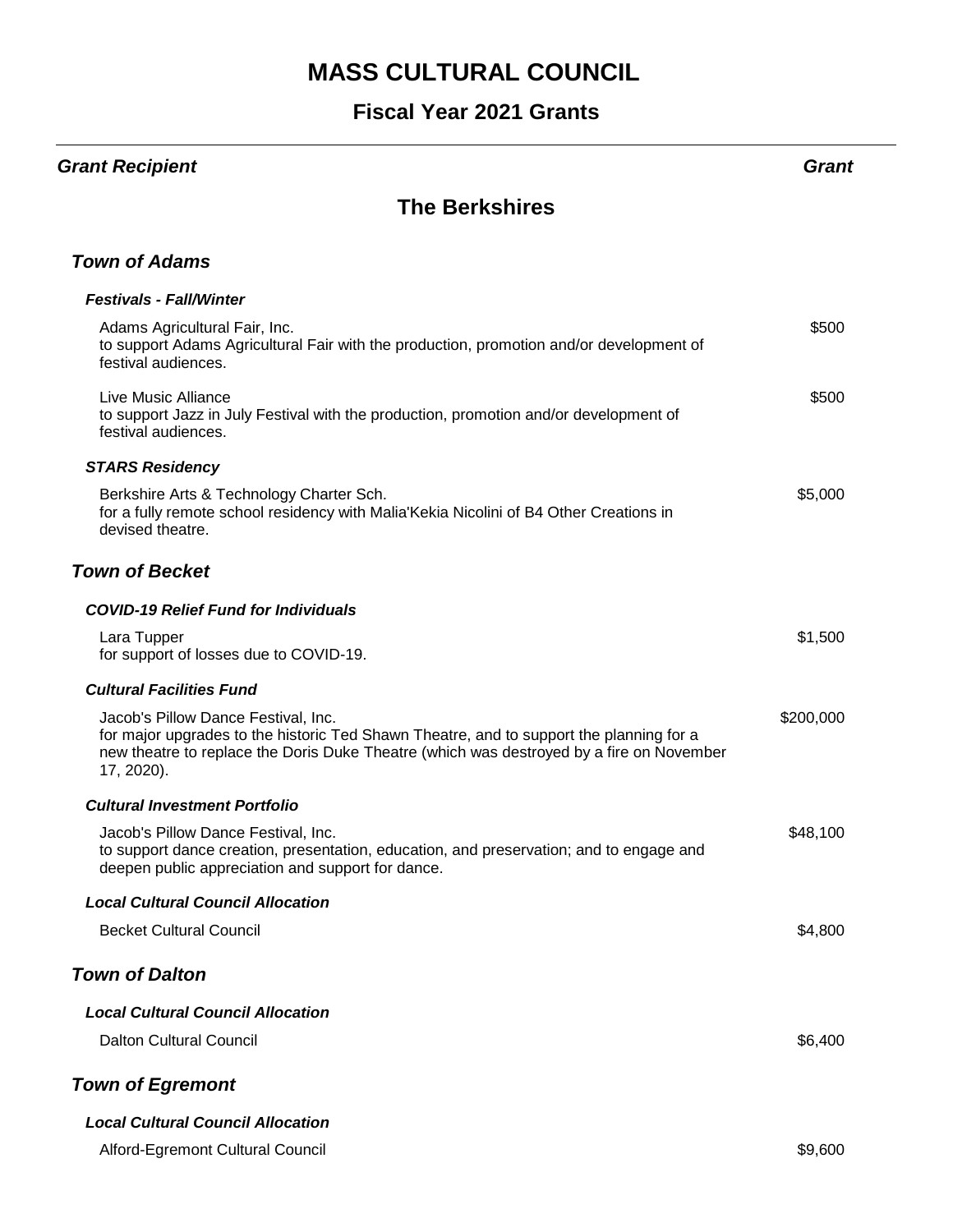| <b>Grant Recipient</b>                                                                                                                                                                                                                                                                                                                                                                                      | <b>Grant</b> |
|-------------------------------------------------------------------------------------------------------------------------------------------------------------------------------------------------------------------------------------------------------------------------------------------------------------------------------------------------------------------------------------------------------------|--------------|
| <b>STARS Residency</b>                                                                                                                                                                                                                                                                                                                                                                                      |              |
| South Egremont School<br>for a fully in-person school residency with Flying Cloud Institute to conduct explorations in<br>science and art.                                                                                                                                                                                                                                                                  | \$5,000      |
| <b>Town of Great Barrington</b>                                                                                                                                                                                                                                                                                                                                                                             |              |
| <b>COVID-19 Relief Fund for Individuals</b>                                                                                                                                                                                                                                                                                                                                                                 |              |
| Susan L. Smith<br>for support of losses due to COVID-19.                                                                                                                                                                                                                                                                                                                                                    | \$1,500      |
| <b>Cultural Investment Portfolio</b>                                                                                                                                                                                                                                                                                                                                                                        |              |
| Aston Magna Foundation for Music & Hum.<br>to enrich the appreciation of music of the past and the understanding of the cultural,<br>political, and social contexts in which it was composed and experienced; to reach a larger<br>public through the use of historical instruments and practices in performances, recordings,<br>workshops, and through innovative interdisciplinary educational programs. | \$6,900      |
| <b>Berkshire Choral International</b><br>to enhance the skills of choral singers while extending the knowledge and appreciation of<br>choral singing and its tradition to singers and audiences.                                                                                                                                                                                                            | \$23,300     |
| Berkshire Opera Festival, Inc.<br>for a project celebrating 100 years of the passage of the 19th Amendment and<br>Massachusettts-native Susan B. Anthony's role in the fight for women's suffrage through a<br>virtual, world premiere of a new song cycle from composer Steven Mark Kohn: "The Trial of<br>Susan B."                                                                                       | \$2,500      |
| Berkshire Pulse, Inc.<br>to build and strengthen community life through diverse and accessible programming in<br>performing, movement and creative arts.                                                                                                                                                                                                                                                    | \$8,600      |
| Close Encounters with Music, Inc.<br>to engage the imagination of diverse concert audiences through thematic chamber music<br>with commentary, connecting listeners to performers and composers, fostering the<br>excitement of live performance arts.                                                                                                                                                      | \$4,600      |
| Community Access to the Arts, Inc.<br>to lessen the stigma of difference and disability through shared experiences in the visual<br>and performing arts by providing multidisciplinary arts programs for individuals with<br>physical, emotional, and/or mental disabilities in an integrative environment with the<br>community at large.                                                                  | \$12,700     |
| Flying Cloud Institute, Inc.<br>to promote creative thinking and learning in children from grade school through high school<br>by providing unique experiences in the arts and sciences that augment today's teaching<br>methodologies and inspire kids to express themselves.                                                                                                                              | \$9,100      |
| <b>Great Barrington Public Theater</b><br>to present "Berkshire Outdoor Shorts," an online series of short, solo films centered on the<br>natural environment of the Berkshires.                                                                                                                                                                                                                            | \$2,500      |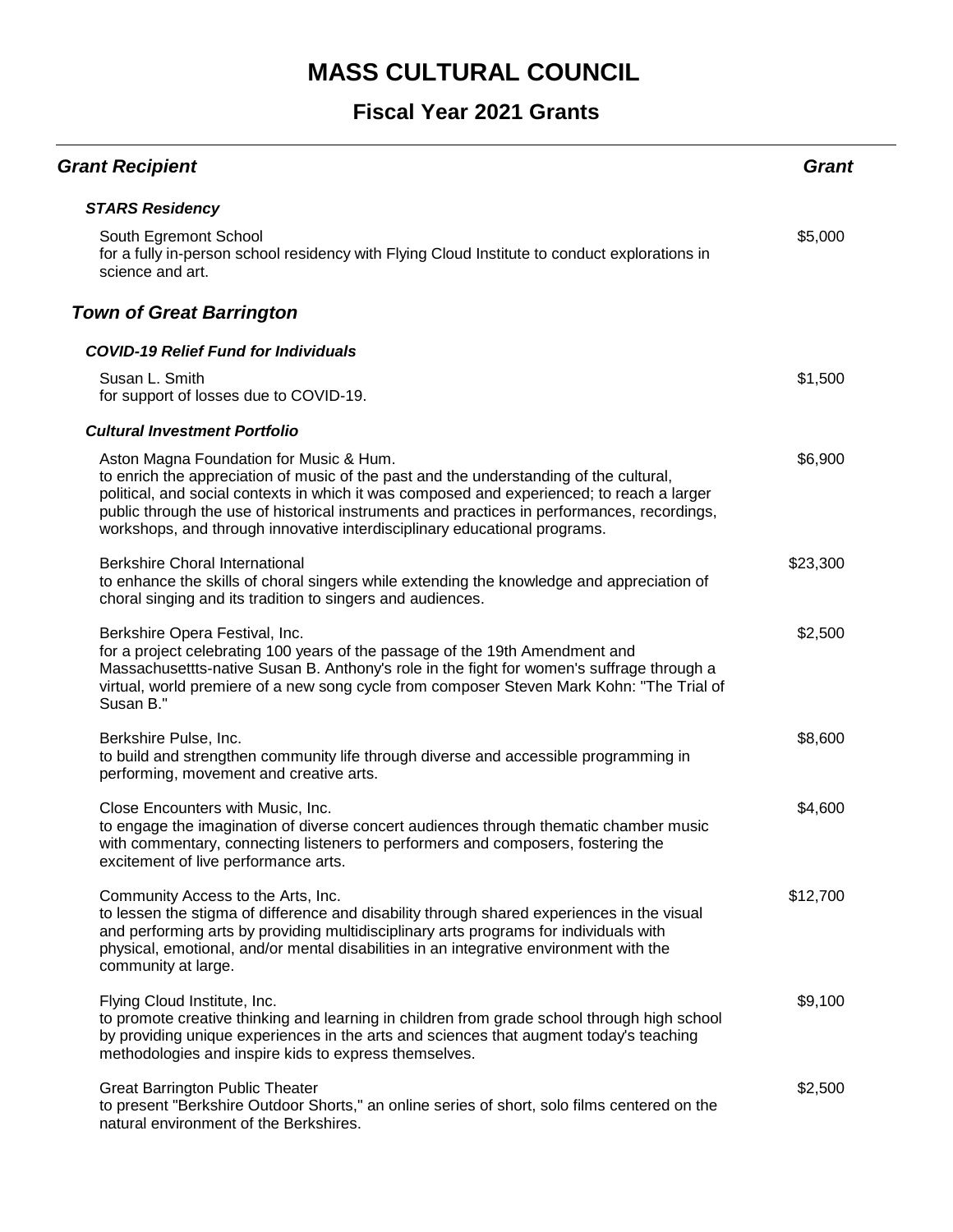| <b>Grant Recipient</b>                                                                                                                                                                                                                                                                                                     | <b>Grant</b> |
|----------------------------------------------------------------------------------------------------------------------------------------------------------------------------------------------------------------------------------------------------------------------------------------------------------------------------|--------------|
| The Mahaiwe Performing Arts Center, Inc.<br>to support year-round programming at this multi-disciplinary presenting venue in southern<br>Berkshire County.                                                                                                                                                                 | \$24,900     |
| The Orion Society<br>to invite readers into a community of caring for the planet through writing and art that<br>explore the connection between nature and culture.                                                                                                                                                        | \$15,900     |
| <b>Cultural Organization Economic Recovery</b>                                                                                                                                                                                                                                                                             |              |
| Berkshire Opera Festival, Inc.<br>for employee payroll and benefit costs or current mortgage payments, mortgage interest or<br>rent or utilities or general operations, as documented by the Contractor in the grant<br>application, to support recovery from the negative impact of the coronavirus/COVID-19<br>pandemic. | \$79,000     |
| Close Encounters with Music, Inc.<br>for utilities or general operations, as documented by the Contractor in the grant application,<br>to support recovery from the negative impact of the coronavirus/COVID-19 pandemic.                                                                                                  | \$57,000     |
| The Mahaiwe Performing Arts Center, Inc.<br>for employee payroll and benefit costs, as documented by the Contractor in the grant<br>application, to support recovery from the negative impact of the coronavirus/COVID-19<br>pandemic.                                                                                     | \$100,000    |
| <b>CultureRx</b>                                                                                                                                                                                                                                                                                                           |              |
| Community Access to the Arts, Inc.<br>to increase the connectedness of the arts, social services, and healthcare by offering the<br>option of social prescription/referral to patients and connecting them to cultural partners.                                                                                           | \$9,000      |
| <b>Festivals - Fall/Winter</b>                                                                                                                                                                                                                                                                                             |              |
| Berkshire South Reg. Community Center<br>to support Berkshire South Summer Arts & Crafts Festival with the production, promotion<br>and/or development of festival audiences.                                                                                                                                              | \$500        |
| <b>Gaming Mitigation</b>                                                                                                                                                                                                                                                                                                   |              |
| The Mahaiwe Performing Arts Center, Inc.<br>to mitigate operation of gaming facilities that threaten the sustainability of non-profit and<br>municipal performing arts centers in Massachusetts by providing capital to preserve their<br>ability to compete in an unbalanced marketplace.                                 | \$67,197     |
| <b>Local Cultural Council Allocation</b>                                                                                                                                                                                                                                                                                   |              |
| <b>Great Barrington Cultural Council</b>                                                                                                                                                                                                                                                                                   | \$5,100      |
| <b>Massachusetts Cultural Districts Initiative</b>                                                                                                                                                                                                                                                                         |              |
| <b>Great Barrington Cultural Distirct</b><br>to support artist performances within downtown Great Barrington through the Berkshire<br>Busk project, and to invest in marketing and placemaking efforts.                                                                                                                    | \$7,500      |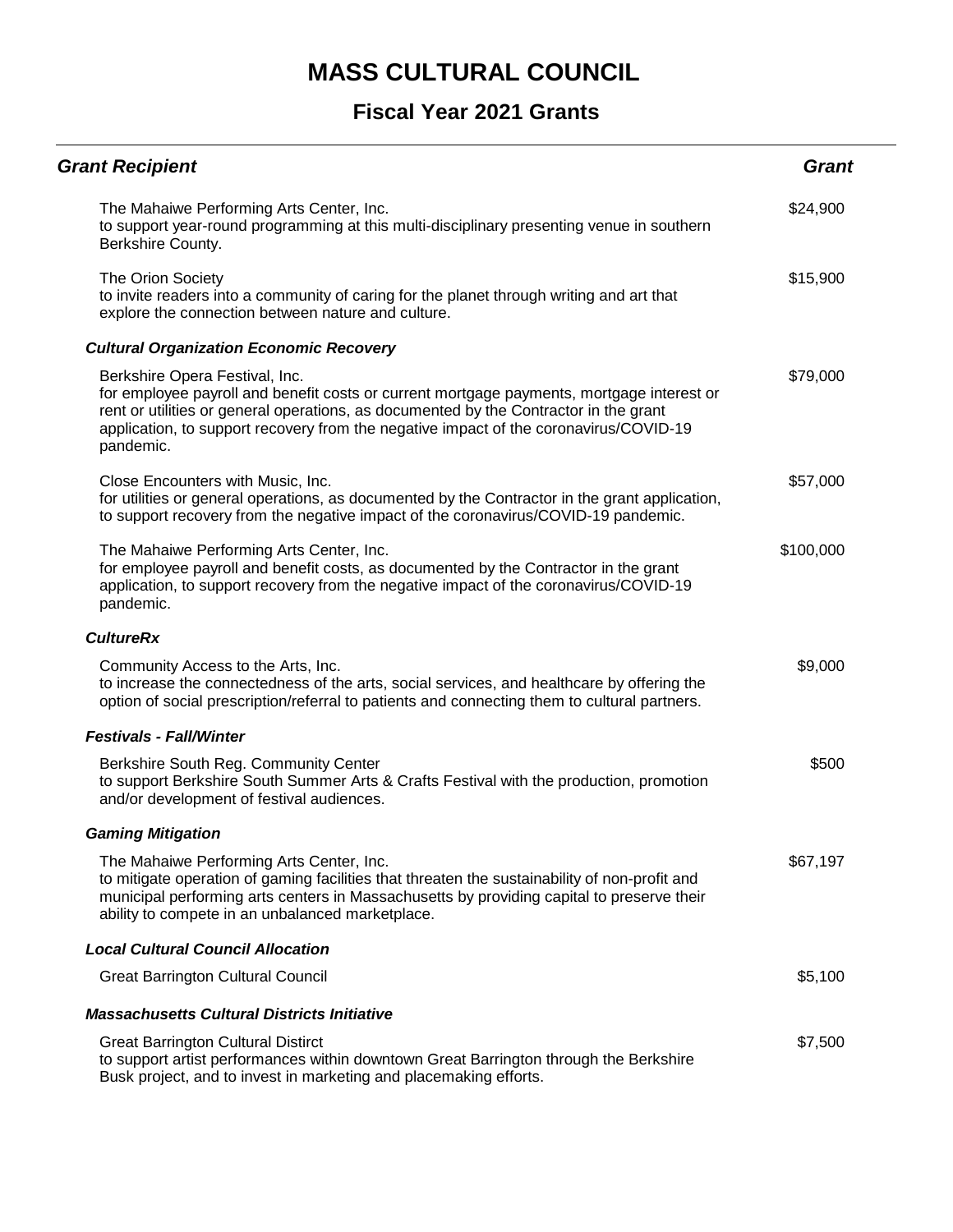| <b>Grant Recipient</b>                                                                                                                                                          | <b>Grant</b> |
|---------------------------------------------------------------------------------------------------------------------------------------------------------------------------------|--------------|
| <b>STARS Residency</b>                                                                                                                                                          |              |
| W.E.B. Du Bois Regional Middle School<br>for a fully in-person school residency with Flying Cloud Institute to explore science and art.                                         | \$5,000      |
| Muddy Brook Regional Elementary School<br>for a fully in-person school residency with Flying Cloud Institute to explore science and art.                                        | \$5,000      |
| <b>YouthReach</b>                                                                                                                                                               |              |
| Berkshire Pulse, Inc.<br>to provide dance, world music and performing arts instruction after school and during<br>summer breaks for at-risk youth in Southern Berkshire County. | \$20,000     |
| <b>Town of Hinsdale</b>                                                                                                                                                         |              |
| <b>Local Cultural Council Allocation</b>                                                                                                                                        |              |
| Hinsdale-Peru Cultural Council                                                                                                                                                  | \$9,600      |
| <b>Town of Lanesborough</b>                                                                                                                                                     |              |
| <b>STARS Residency</b>                                                                                                                                                          |              |
| Lanesborough Elementary School<br>for a fully remote school residency with Dale Abrams of Mass Audubon in earth and life<br>science.                                            | \$5,000      |
| <b>Town of Lee</b>                                                                                                                                                              |              |
| <b>Local Cultural Council Allocation</b>                                                                                                                                        |              |
| <b>Lee Cultural Council</b>                                                                                                                                                     | \$5,300      |
| <b>STARS Residency</b>                                                                                                                                                          |              |
| Lee Middle/High School<br>for a fully remote school residency with Aimee Gelinas of Tamarack Hollow in folkloric drum<br>& song.                                                | \$3,050      |
| <b>Town of Lenox</b>                                                                                                                                                            |              |
| <b>COVID-19 Relief Fund for Individuals</b>                                                                                                                                     |              |
| Yevgeny Kutik<br>for support of losses due to COVID-19.                                                                                                                         | \$1,500      |
| Mary Jo D. Maichack<br>for support of losses due to COVID-19.                                                                                                                   | \$1,500      |
| Patricia McCormack<br>for support of losses due to COVID-19.                                                                                                                    | \$1,500      |
| Lavonne Roberts<br>for support of losses due to COVID-19.                                                                                                                       | \$1,500      |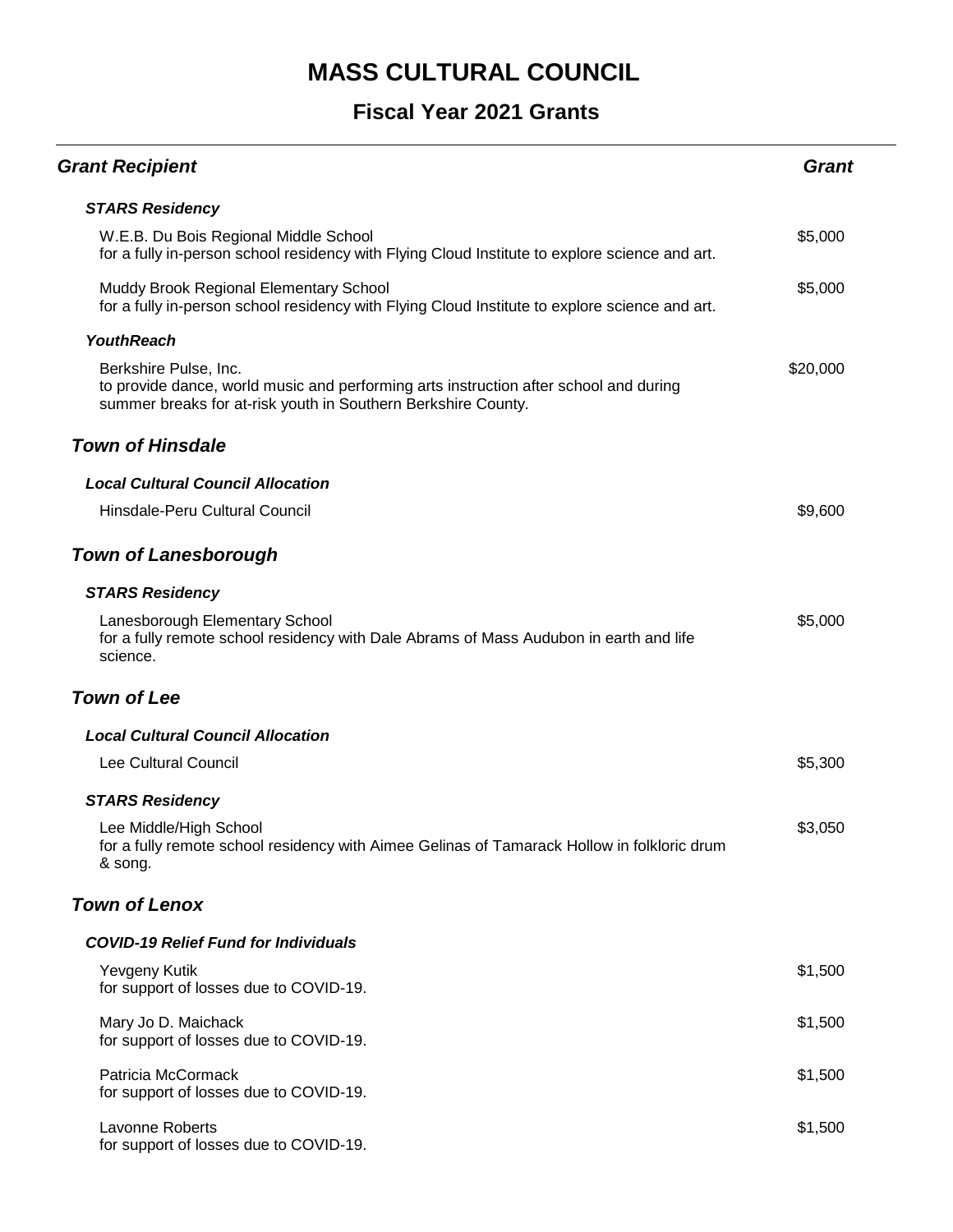| <b>Grant Recipient</b>                                                                                                                                                                                                                                                                                                                                                                                                                                                                                                                                       | Grant     |
|--------------------------------------------------------------------------------------------------------------------------------------------------------------------------------------------------------------------------------------------------------------------------------------------------------------------------------------------------------------------------------------------------------------------------------------------------------------------------------------------------------------------------------------------------------------|-----------|
| <b>Cultural Facilities Fund</b>                                                                                                                                                                                                                                                                                                                                                                                                                                                                                                                              |           |
| Town of Lenox<br>for the completion of a structural stabilization project for the historic 1816 Lenox Library,<br>with particular emphasis on the preservation of the unique Dome Room Ceiling.                                                                                                                                                                                                                                                                                                                                                              | \$200,000 |
| <b>Cultural Investment Portfolio</b>                                                                                                                                                                                                                                                                                                                                                                                                                                                                                                                         |           |
| Shakespeare & Company, Inc.<br>to create a theater of excellence offering performances of classical and new works and<br>generating opportunities for collaboration between actors and directors from all different<br>backgrounds; to provide unique in-depth classical training and performance methods to<br>theatre professionals; to transform the way in which Shakespeare is taught both in and after<br>school through high-impact residencies, workshops and performances that are dynamic,<br>intellectually challenging and emotionally engaging. | \$37,800  |
| WAM Theatre, Inc.<br>to produce theatrical events with a focus on women theatre artists and stories about women<br>and girls.                                                                                                                                                                                                                                                                                                                                                                                                                                | \$6,100   |
| Edith Wharton Restoration, Inc.<br>to celebrate the intellectual, artistic, and humanitarian legacy of Edith Wharton through<br>interpretive and cultural programs, and preservation of Wharton estate.                                                                                                                                                                                                                                                                                                                                                      | \$23,300  |
| <b>Cultural Organization Economic Recovery</b>                                                                                                                                                                                                                                                                                                                                                                                                                                                                                                               |           |
| Shakespeare & Company, Inc.<br>for employee payroll and benefit costs or interest on other debt obligations, as documented<br>by the Contractor in the grant application, to support recovery from the negative impact of<br>the coronavirus/COVID-19 pandemic.                                                                                                                                                                                                                                                                                              | \$100,000 |
| WAM Theatre, Inc.<br>for employee payroll and benefit costs or general operations, as documented by the<br>Contractor in the grant application, to support recovery from the negative impact of the<br>coronavirus/COVID-19 pandemic.                                                                                                                                                                                                                                                                                                                        | \$54,000  |
| <b>CultureRx</b>                                                                                                                                                                                                                                                                                                                                                                                                                                                                                                                                             |           |
| <b>Berkshire Wildlife Sanctuaries</b><br>to increase the connectedness of the arts, social services, and healthcare by offering the<br>option of social prescription/referral to patients and connecting them to cultural partners.                                                                                                                                                                                                                                                                                                                          | \$8,200   |
| <b>Local Cultural Council Allocation</b>                                                                                                                                                                                                                                                                                                                                                                                                                                                                                                                     |           |
| <b>Lenox Cultural Council</b>                                                                                                                                                                                                                                                                                                                                                                                                                                                                                                                                | \$4,900   |
| <b>Massachusetts Cultural Districts Initiative</b>                                                                                                                                                                                                                                                                                                                                                                                                                                                                                                           |           |
| <b>Lenox Cultural District</b><br>to engage and entertain district patrons, and support district stakeholders by producing<br>programming focused on music, visual arts, and cultural heritage.                                                                                                                                                                                                                                                                                                                                                              | \$7,500   |
| <b>STARS Residency</b>                                                                                                                                                                                                                                                                                                                                                                                                                                                                                                                                       |           |
| <b>Morris Elementary School</b><br>for a fully remote school residency with Zach Adams of Mass Audubon in earth and life<br>science.                                                                                                                                                                                                                                                                                                                                                                                                                         | \$5,000   |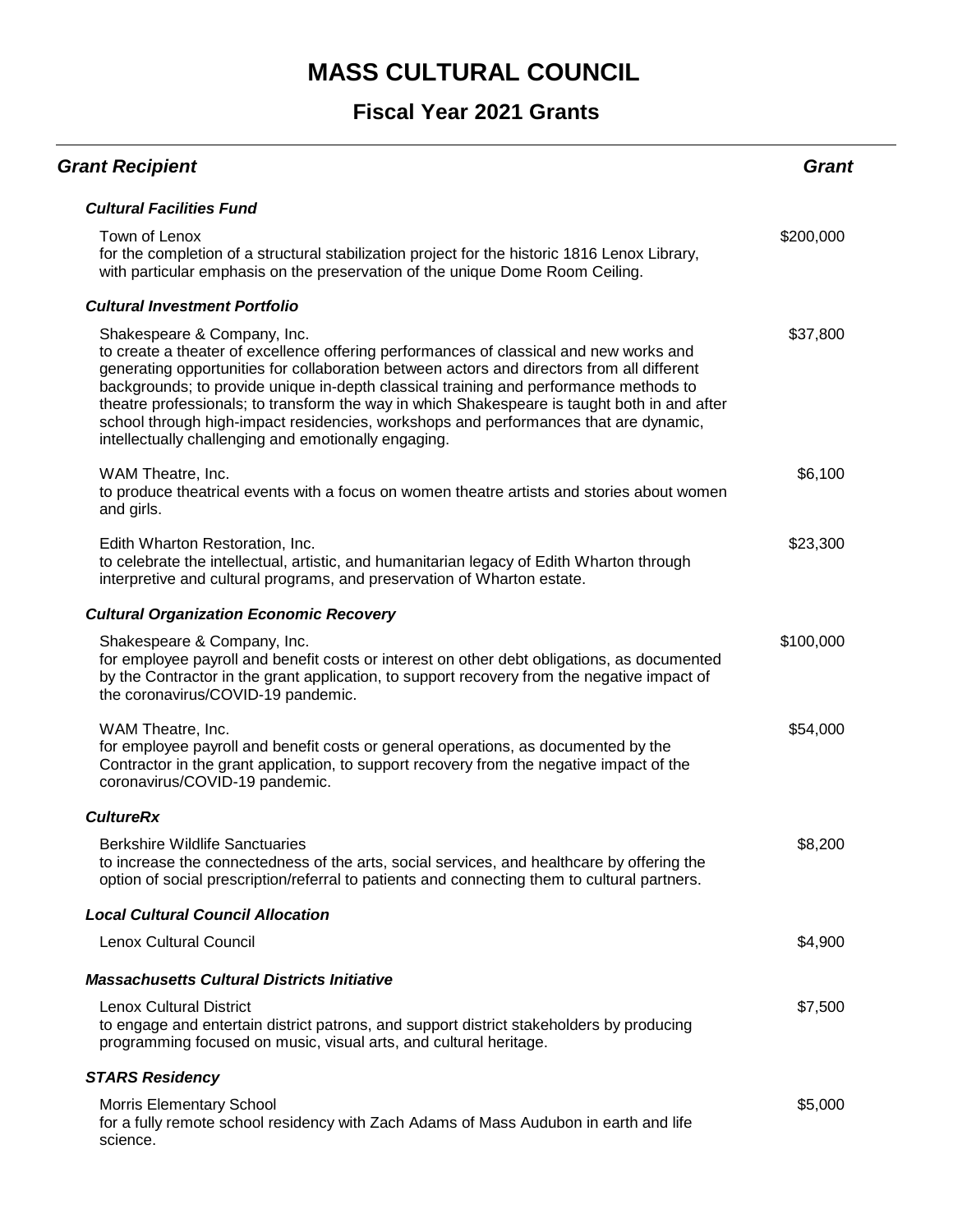| <b>Grant Recipient</b>                                                                                                                                                                                                                                                   | Grant    |
|--------------------------------------------------------------------------------------------------------------------------------------------------------------------------------------------------------------------------------------------------------------------------|----------|
| <b>Universal Participation</b>                                                                                                                                                                                                                                           |          |
| WAM Theatre, Inc.<br>for participating in Innovation and Learning Network workshops.                                                                                                                                                                                     | \$3,000  |
| Edith Wharton Restoration, Inc.<br>to foster relationship building with resident Hispanic immigrants through partnership with a<br>local agency.                                                                                                                         | \$3,000  |
| <b>YouthReach</b>                                                                                                                                                                                                                                                        |          |
| Shakespeare & Company, Inc.<br>for adjudicated youth in the Berkshire County Juvenile Courts system to rehearse and<br>perform a Shakespeare play instead of incarceration or community service, helping the<br>young people develop more consistent positive behaviors. | \$20,000 |
| <b>Town of Monterey</b>                                                                                                                                                                                                                                                  |          |
| <b>Cultural Organization Economic Recovery</b>                                                                                                                                                                                                                           |          |
| The Bidwell House, Inc.<br>for employee payroll and benefit costs or utilities or general operations, as documented by<br>the Contractor in the grant application, to support recovery from the negative impact of the<br>coronavirus/COVID-19 pandemic.                 | \$22,000 |
| <b>Local Cultural Council Allocation</b>                                                                                                                                                                                                                                 |          |
| <b>Monterey Cultural Council</b>                                                                                                                                                                                                                                         | \$4,800  |
| <b>Town of Mount Washington</b>                                                                                                                                                                                                                                          |          |
| <b>Local Cultural Council Allocation</b>                                                                                                                                                                                                                                 |          |
| Mount Washington Cultural Council                                                                                                                                                                                                                                        | \$4,800  |
| <b>Town of New Marlborough</b>                                                                                                                                                                                                                                           |          |
| <b>COVID-19 Relief Fund for Individuals</b>                                                                                                                                                                                                                              |          |
| Caryn King<br>for support of losses due to COVID-19.                                                                                                                                                                                                                     | \$1,500  |
| <b>Cultural Organization Economic Recovery</b>                                                                                                                                                                                                                           |          |
| <b>Berkshire Bach Society</b><br>for general operations, as documented by the Contractor in the grant application, to support<br>recovery from the negative impact of the coronavirus/COVID-19 pandemic.                                                                 | \$42,000 |
| <b>Festivals - Fall/Winter</b>                                                                                                                                                                                                                                           |          |
| New Marlborough Cultural Council<br>to support Elihu Burritt Day with the production, promotion and/or development of festival<br>audiences.                                                                                                                             | \$500    |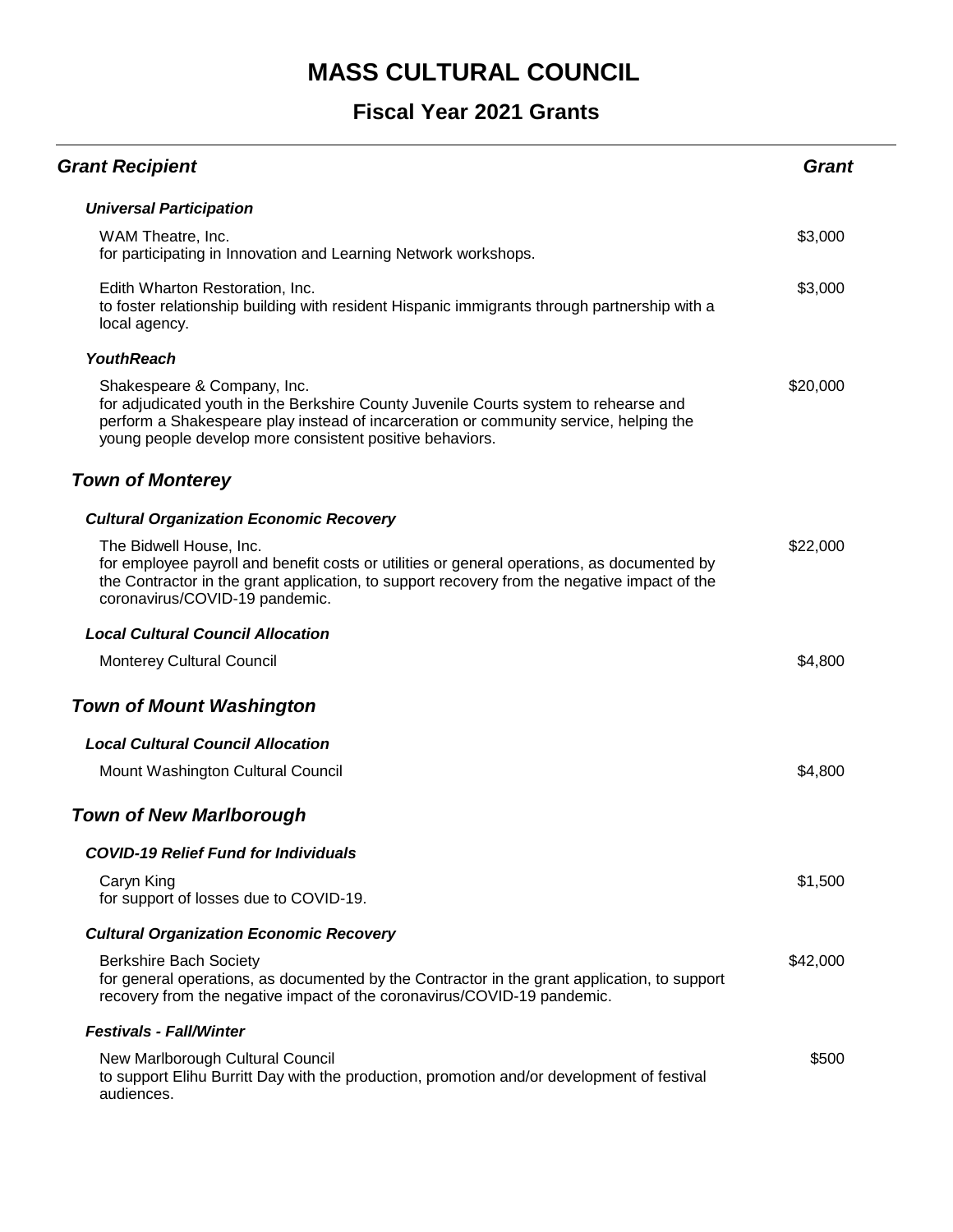| <b>Grant Recipient</b>                                                                                                                                                                                                                                                                           | <b>Grant</b> |
|--------------------------------------------------------------------------------------------------------------------------------------------------------------------------------------------------------------------------------------------------------------------------------------------------|--------------|
| <b>Local Cultural Council Allocation</b>                                                                                                                                                                                                                                                         |              |
| New Marlborough Cultural Council                                                                                                                                                                                                                                                                 | \$4,800      |
| <b>STARS Residency</b>                                                                                                                                                                                                                                                                           |              |
| New Marlborough Central School<br>for a fully in-person school residency with Flying Cloud Institute to explore science and art.                                                                                                                                                                 | \$5,000      |
| <b>City of North Adams</b>                                                                                                                                                                                                                                                                       |              |
| <b>COVID-19 Relief Fund for Individuals</b>                                                                                                                                                                                                                                                      |              |
| Ralph D. Brill<br>for support of losses due to COVID-19.                                                                                                                                                                                                                                         | \$1,500      |
| Julia Dixon<br>for support of losses due to COVID-19.                                                                                                                                                                                                                                            | \$1,500      |
| Nathaniel W. Massari<br>for support of losses due to COVID-19.                                                                                                                                                                                                                                   | \$1,500      |
| <b>Chalice Elizabeth Mitchell</b><br>for support of losses due to COVID-19.                                                                                                                                                                                                                      | \$1,500      |
| <b>Cultural Investment Portfolio</b>                                                                                                                                                                                                                                                             |              |
| The Artist Book Foundation<br>to support a project to gain greater understanding in the treatment and application of Art<br>Therapy in assisting Veterans with recovery and management of PTSD.                                                                                                  | \$2,500      |
| Massachusetts Museum of Contemporary Art<br>to be a multi-disciplinary platform for creating, presenting, and distributing the best art of our<br>time, and a catalyst for economic development that benefits the region with jobs, a<br>diversified commercial base and spin-off opportunities. | \$60,000     |
| <b>Cultural Organization Economic Recovery</b>                                                                                                                                                                                                                                                   |              |
| Massachusetts Museum of Contemporary Art<br>for employee payroll and benefit costs, as documented by the Contractor in the grant<br>application, to support recovery from the negative impact of the coronavirus/COVID-19<br>pandemic.                                                           | \$100,000    |
| <b>CultureRx</b>                                                                                                                                                                                                                                                                                 |              |
| Massachusetts Museum of Contemporary Art<br>to increase the connectedness of the arts, social services, and healthcare by offering the<br>option of social prescription/referral to patients and connecting them to cultural partners.                                                           | \$8,000      |
| <b>Local Cultural Council Allocation</b>                                                                                                                                                                                                                                                         |              |
| <b>Cultural Council of Northern Berkshire</b>                                                                                                                                                                                                                                                    | \$72,500     |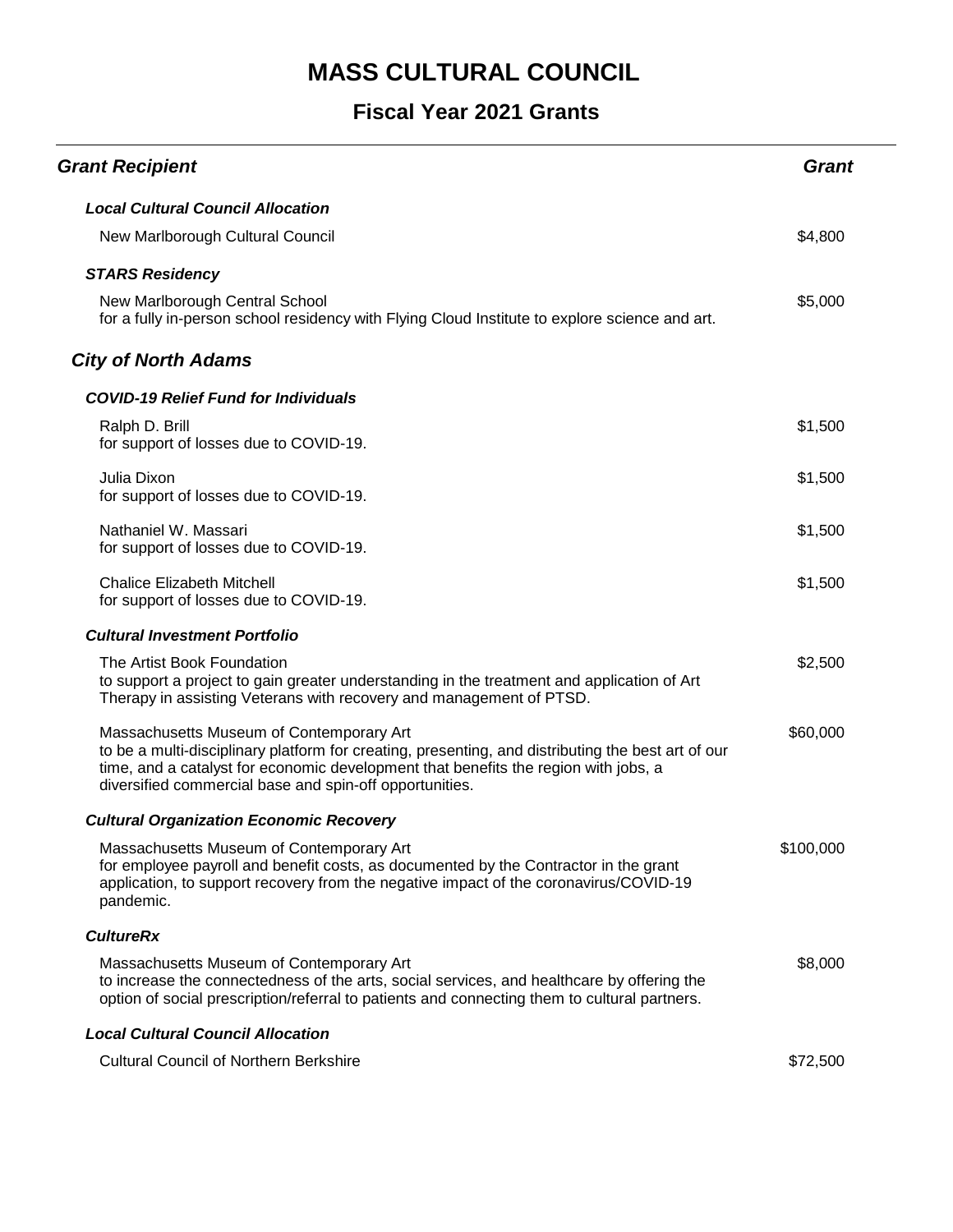| <b>Grant Recipient</b>                                                                                                                                                                                                                                                           | <b>Grant</b> |
|----------------------------------------------------------------------------------------------------------------------------------------------------------------------------------------------------------------------------------------------------------------------------------|--------------|
| <b>Massachusetts Cultural Districts Initiative</b>                                                                                                                                                                                                                               |              |
| <b>North Adams Cultural District</b><br>to commission a "selfie" mural in the heart of the cultural district to serve as lasting, vibrant,<br>inexpensive marketing tool for the district.                                                                                       | \$7,500      |
| <b>STARS Residency</b>                                                                                                                                                                                                                                                           |              |
| <b>Brayton Elementary School</b><br>for a fully remote school residency with MASS MoCA and Kidspace artist Wendy Red Star<br>in visual arts.                                                                                                                                     | \$1,450      |
| <b>Colegrove Park Elementary</b><br>for a fully remote school residency with MASS MoCA and Kidspace artist Wendy Red Star<br>in visual art.                                                                                                                                      | \$1,450      |
| <b>YouthReach</b>                                                                                                                                                                                                                                                                |              |
| Northern Berkshire Community Coalition<br>to assist young writers to develop their creative work with the guidance of expert staff<br>through participation in weekly writing sessions, and to provide the opportunity to publish<br>their work and share it in public readings. | \$20,000     |
| <b>Town of Otis</b>                                                                                                                                                                                                                                                              |              |
| <b>COVID-19 Relief Fund for Individuals</b>                                                                                                                                                                                                                                      |              |
| <b>Bruce Mandel</b><br>for support of losses due to COVID-19.                                                                                                                                                                                                                    | \$1,500      |
| <b>Cultural Investment Portfolio</b>                                                                                                                                                                                                                                             |              |
| Triple Shadow, Inc.<br>to create films and perform theater with live music, video, masks, acting, dance and<br>puppetry.                                                                                                                                                         | \$4,500      |
| <b>Local Cultural Council Allocation</b>                                                                                                                                                                                                                                         |              |
| <b>Otis Cultural Council</b>                                                                                                                                                                                                                                                     | \$4,800      |
| <b>STARS Residency</b>                                                                                                                                                                                                                                                           |              |
| Farmington River Regional School Dist.<br>for a fully remote school residency with Zach Adams of Mass Audubon in earth and life<br>science.                                                                                                                                      | \$3,450      |
| <b>City of Pittsfield</b>                                                                                                                                                                                                                                                        |              |
| <b>COVID-19 Relief Fund for Individuals</b>                                                                                                                                                                                                                                      |              |
| Carl A. Bowlby<br>for support of losses due to COVID-19.                                                                                                                                                                                                                         | \$1,500      |
| Robert E. Heck<br>for support of losses due to COVID-19.                                                                                                                                                                                                                         | \$1,500      |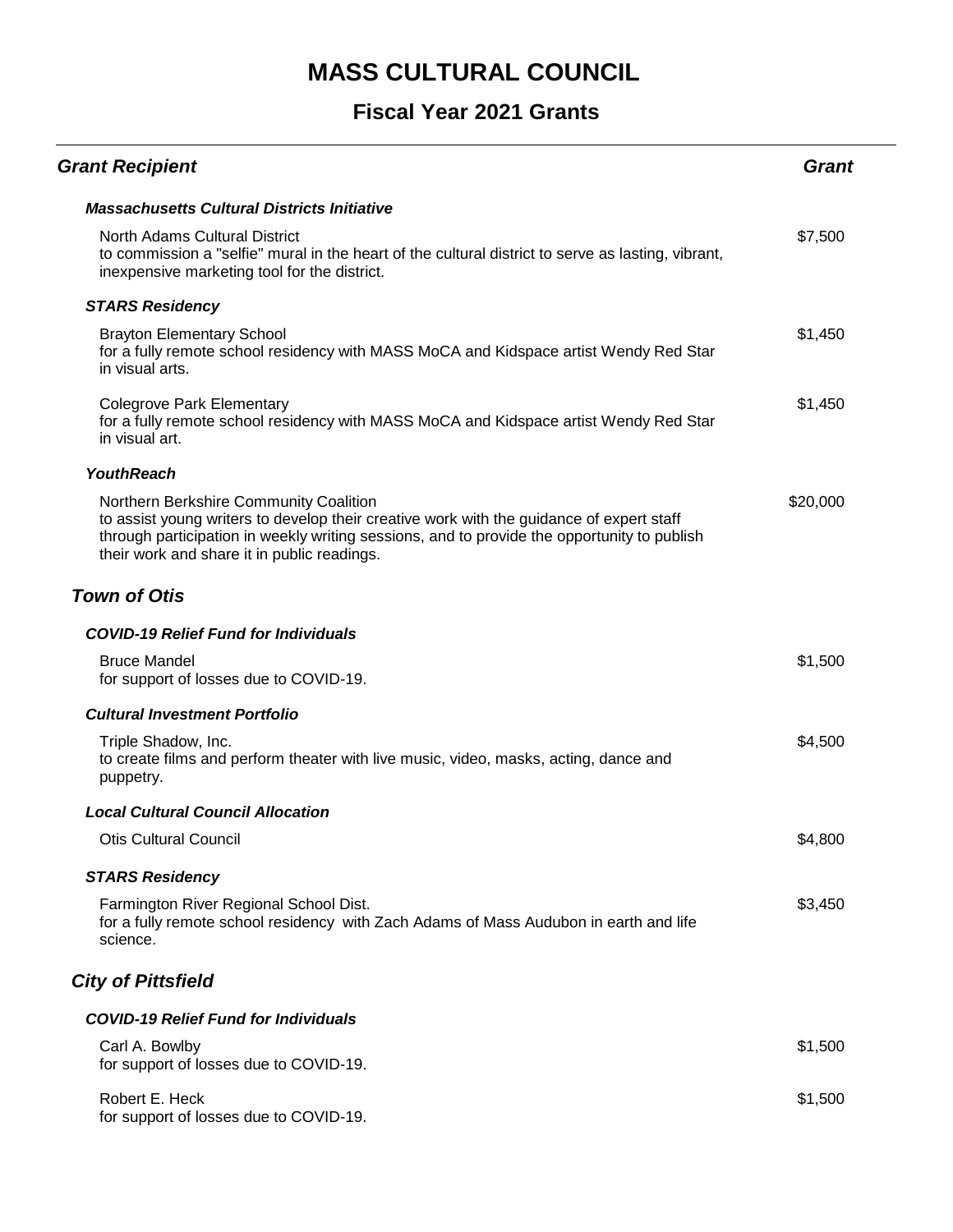| <b>Grant Recipient</b>                                                                                                                                                                                                                                                                                                                                                                                | <b>Grant</b> |
|-------------------------------------------------------------------------------------------------------------------------------------------------------------------------------------------------------------------------------------------------------------------------------------------------------------------------------------------------------------------------------------------------------|--------------|
| Kevin Lallatin<br>for support of losses due to COVID-19.                                                                                                                                                                                                                                                                                                                                              | \$1,500      |
| Michael Rousseau<br>for support of losses due to COVID-19.                                                                                                                                                                                                                                                                                                                                            | \$1,500      |
| Lucy R. Sacco<br>for support of losses due to COVID-19.                                                                                                                                                                                                                                                                                                                                               | \$1,500      |
| <b>Cultural Investment Portfolio</b>                                                                                                                                                                                                                                                                                                                                                                  |              |
| Barrington Stage Company, Inc.<br>to produce top-notch, compelling work; to develop new plays and musicals; and find fresh,<br>bold ways of bringing new audiences into the theater.                                                                                                                                                                                                                  | \$38,300     |
| Berkshire Film and Media Collaborative<br>to support a series of online workshops on creating and selling film and literary projects with<br>Hollywood producer, literary manager and author Marilyn Atlas.                                                                                                                                                                                           | \$2,500      |
| The Berkshire Historical Society, Inc.<br>to collect, preserve, and disseminate the history of Berkshire County, Massachusetts, and<br>to use its collections for research, exhibition, education, and loan, including its principal<br>artifact, Arrowhead, home of Herman Melville.                                                                                                                 | \$5,200      |
| The Berkshire Music School, Inc.<br>to foster the love and pursuit of music for all ages through quality music education activities,<br>community collaborations, and performance opportunities.                                                                                                                                                                                                      | \$10,600     |
| <b>Berkshire Theatre Festival</b><br>to support wide ranging artistic exploration and acclaimed performances in theatre, dance,<br>music and entertainment.                                                                                                                                                                                                                                           | \$36,500     |
| Center for EcoTechnology, Inc.<br>to research, develop, demonstrate, and promote those technologies with the least disruptive<br>impact on the natural ecology of the Earth; to provide programs that advance public<br>understanding of the impacts of human actions on the natural environment, and introduce<br>practical solutions, both technological and behavioral, to minimize those impacts. | \$44,900     |
| Hancock Shaker Village, Inc.<br>to bring the Shaker story to life and preserve it for future generations.                                                                                                                                                                                                                                                                                             | \$22,900     |
| Kids 4 Harmony<br>for students to receive instruction in a supportive environment that fosters confidence,<br>discipline, teamwork, pride, aspiration, and community engagement experiences, defying<br>the stereotypes of who belongs in classical music.                                                                                                                                            | \$3,500      |
| The Stockbridge Sinfonia, Inc.<br>to support a concert of chamber works performed by students and adults of The<br>Stockbridge Sinfonia, an intergenerational community orchestra in the Berkshires.                                                                                                                                                                                                  | \$1,000      |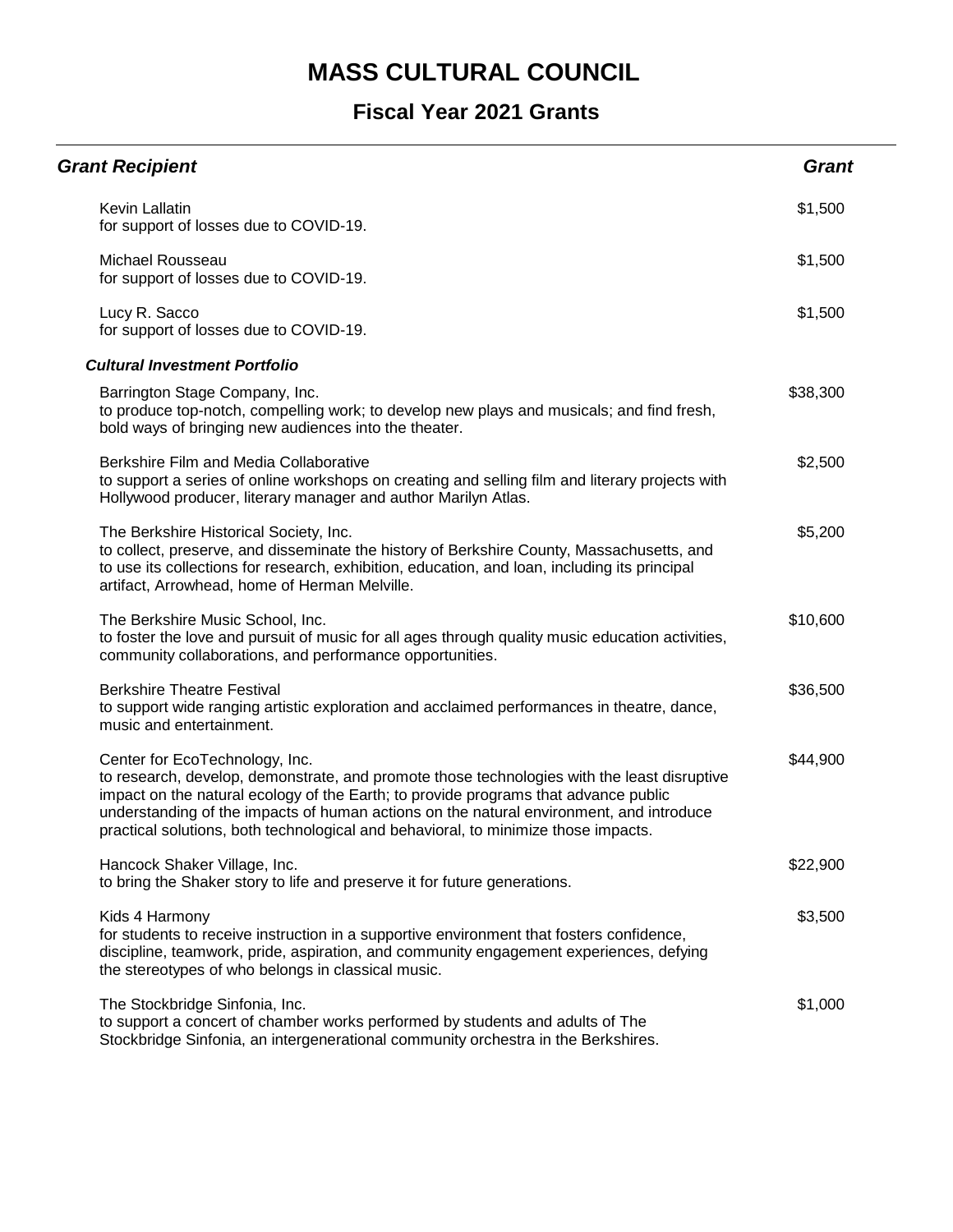| <b>Grant Recipient</b>                                                                                                                                                                                                                                                                                                                         | <b>Grant</b> |
|------------------------------------------------------------------------------------------------------------------------------------------------------------------------------------------------------------------------------------------------------------------------------------------------------------------------------------------------|--------------|
| <b>Cultural Organization Economic Recovery</b>                                                                                                                                                                                                                                                                                                 |              |
| Berkshire Film and Media Collaborative<br>for employee payroll and benefit costs or current mortgage payments, mortgage interest or<br>rent or general operations, as documented by the Contractor in the grant application, to<br>support recovery from the negative impact of the coronavirus/COVID-19 pandemic.                             | \$16,500     |
| The Berkshire Music School, Inc.<br>for employee payroll and benefit costs, as documented by the Contractor in the grant<br>application, to support recovery from the negative impact of the coronavirus/COVID-19<br>pandemic.                                                                                                                 | \$50,000     |
| <b>Berkshire Theatre Festival</b><br>for employee payroll and benefit costs or current mortgage payments, mortgage interest or<br>rent or utilities or interest on other debt obligations, as documented by the Contractor in the<br>grant application, to support recovery from the negative impact of the coronavirus/COVID-<br>19 pandemic. | \$100,000    |
| <b>CultureRx</b>                                                                                                                                                                                                                                                                                                                               |              |
| <b>Berkshire Theatre Festival</b><br>to increase the connectedness of the arts, social services, and healthcare by offering the<br>option of social prescription/referral to patients and connecting them to cultural partners.                                                                                                                | \$9,000      |
| <b>Festivals - Fall/Winter</b>                                                                                                                                                                                                                                                                                                                 |              |
| The Berkshire Music School, Inc.<br>to support Berkshire Music School International Music Festival with the production,<br>promotion and/or development of festival audiences.                                                                                                                                                                 | \$500        |
| Word X Word, Inc.<br>to support Word X Word Festival with the production, promotion and/or development of<br>festival audiences.                                                                                                                                                                                                               | \$500        |
| <b>Gaming Mitigation</b>                                                                                                                                                                                                                                                                                                                       |              |
| Barrington Stage Company, Inc.<br>to mitigate operation of gaming facilities that threaten the sustainability of non-profit and<br>municipal performing arts centers in Massachusetts by providing capital to preserve their<br>ability to compete in an unbalanced marketplace.                                                               | \$3,607      |
| <b>Berkshire Theatre Festival</b><br>to mitigate operation of gaming facilities that threaten the sustainability of non-profit and<br>municipal performing arts centers in Massachusetts by providing capital to preserve their<br>ability to compete in an unbalanced marketplace.                                                            | \$7,196      |
| <b>Local Cultural Council Allocation</b>                                                                                                                                                                                                                                                                                                       |              |
| <b>Pittsfield Cultural Council</b>                                                                                                                                                                                                                                                                                                             | \$37,200     |
| <b>Massachusetts Cultural Districts Initiative</b>                                                                                                                                                                                                                                                                                             |              |
| <b>Upstreet Cultural District</b><br>to revamp the Cultural District's website DiscoverPittsfield.com.                                                                                                                                                                                                                                         | \$7,500      |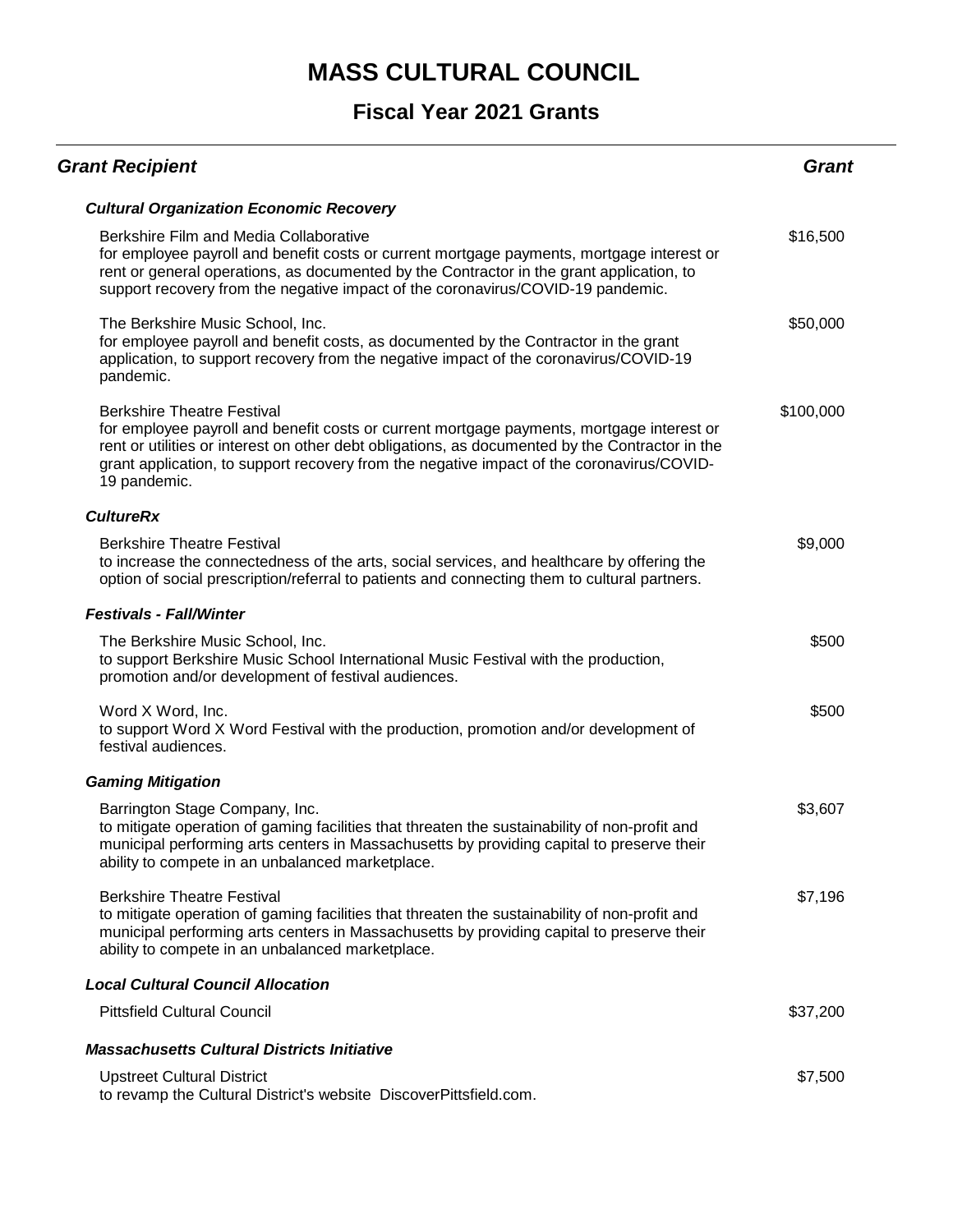#### **Fiscal Year 2021 Grants**

| <b>Grant Recipient</b>                                                                                                                                                                                                                                                    | Grant    |
|---------------------------------------------------------------------------------------------------------------------------------------------------------------------------------------------------------------------------------------------------------------------------|----------|
| <b>STARS Residency</b>                                                                                                                                                                                                                                                    |          |
| Silvio O. Conte Community School<br>for a fully remote school residency after school residency with the Berkshire Museum to<br>explore the scientific process of forensics educators.                                                                                     | \$4,250  |
| <b>Crosby Elementary School</b><br>for a fully remote school residency with Dale Abrams of Mass Audubon in earth and life<br>science.                                                                                                                                     | \$5,000  |
| Theodore Herberg Middle School<br>for an after school residency with the Berkshire Museum to bust myths through the scientific<br>process.                                                                                                                                | \$2,250  |
| Morningside Community School<br>for a fully remote school residency with MASS MoCA and Kidspace artist Wendy Red Star<br>in visual arts.                                                                                                                                  | \$2,650  |
| Pittsfield High School<br>for a fully remote school residency with Max Galdos-Shapiro of Mass Audubon in<br>environmental science.                                                                                                                                        | \$1,250  |
| John T. Reid Middle School<br>for a fully remote after school residency with Berkshire Museum in the museum process of<br>exhibition design.                                                                                                                              | \$4,250  |
| <b>YouthReach</b>                                                                                                                                                                                                                                                         |          |
| 18 Degrees, Inc.<br>to provide opportunities for children to succeed and grow to their full potential through<br>musical study and accomplishment in a supportive environment fostering confidence,<br>discipline, teamwork, pride, aspiration, and community engagement. | \$20,000 |
| Barrington Stage Company, Inc.<br>for an intensive out-of-school activity to use theatre as a catalyst to help at-risk youth, ages<br>13 to 19, learn valuable life skills that can aid them in developing positive self-images.                                          | \$20,000 |
| <b>Town of Richmond</b>                                                                                                                                                                                                                                                   |          |
| <b>Local Cultural Council Allocation</b>                                                                                                                                                                                                                                  |          |
| <b>Richmond Cultural Council</b>                                                                                                                                                                                                                                          | \$4,800  |
| <b>STARS Residency</b>                                                                                                                                                                                                                                                    |          |
| <b>Richmond Consolidated School</b><br>for a fully in-person school residency with Aimee Gelinas of Tamarack Hollow Nature &<br>Cultural Center to explore drumming and dance as an athletic and character building<br>experience.                                        | \$4,450  |

#### *Town of Sandisfield*

#### *Local Cultural Council Allocation*

Sandisfield Cultural Council \$4,800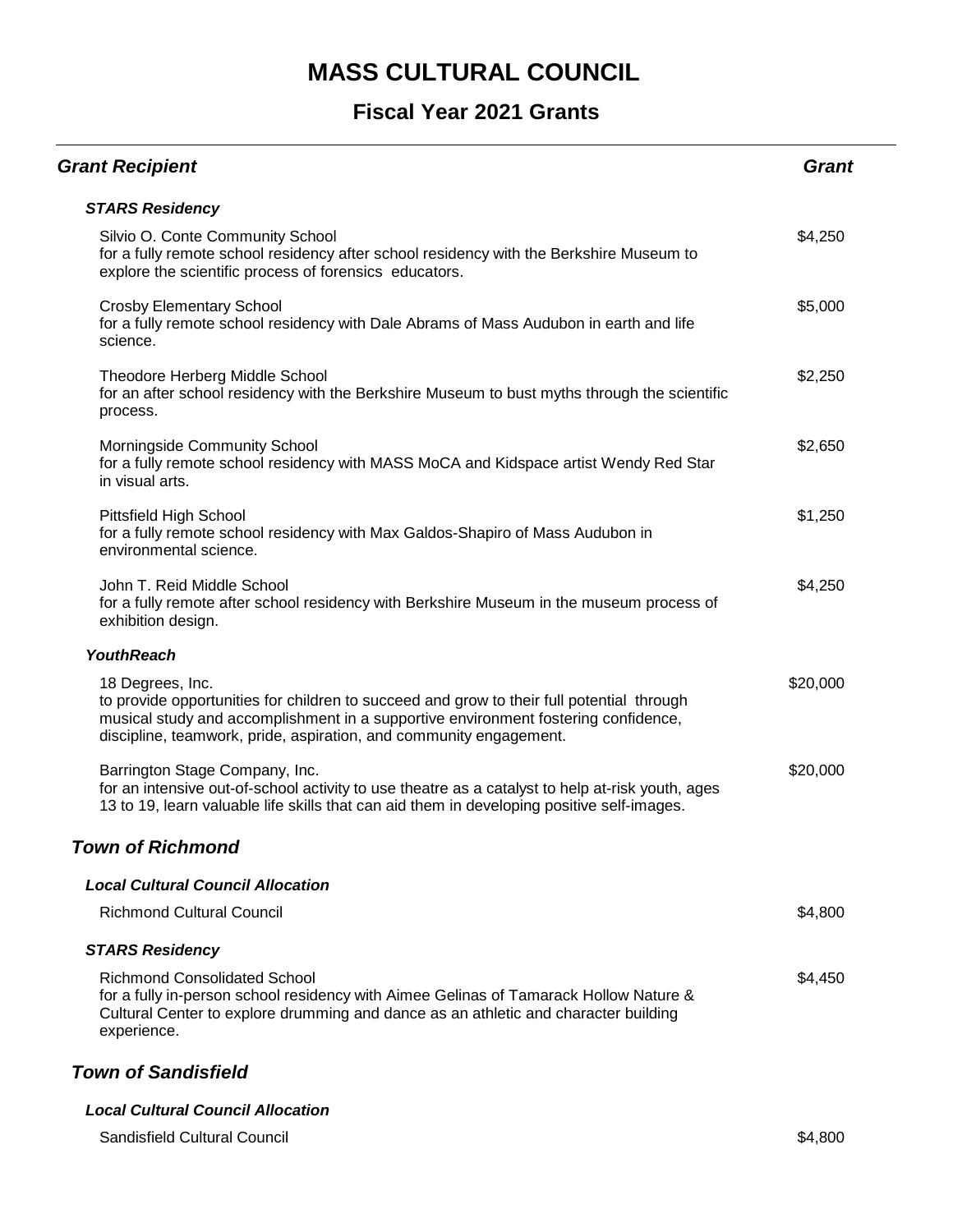| <b>Grant Recipient</b>                                                                                                                                                                                                                                                  | <b>Grant</b> |
|-------------------------------------------------------------------------------------------------------------------------------------------------------------------------------------------------------------------------------------------------------------------------|--------------|
| <b>Town of Sheffield</b>                                                                                                                                                                                                                                                |              |
| <b>COVID-19 Relief Fund for Individuals</b>                                                                                                                                                                                                                             |              |
| Wanda L. Houston<br>for support of losses due to COVID-19.                                                                                                                                                                                                              | \$1,500      |
| <b>Festivals - Fall/Winter</b>                                                                                                                                                                                                                                          |              |
| Sheffield Historical Society, Inc.<br>to support Mum Bett Walk to Freedom & Exhibit with the production, promotion and/or<br>development of festival audiences.                                                                                                         | \$500        |
| <b>Local Cultural Council Allocation</b>                                                                                                                                                                                                                                |              |
| <b>Sheffield Cultural Council</b>                                                                                                                                                                                                                                       | \$4,900      |
| <b>STARS Residency</b>                                                                                                                                                                                                                                                  |              |
| Mount Everett Middle and High School<br>for a fully in-person school residency with Flying Cloud Institute to explore science and art.                                                                                                                                  | \$5,000      |
| <b>Undermountain Elementary School</b><br>for a fully in-person school residency with Flying Cloud Institute to conduct explorations in<br>science and art.                                                                                                             | \$5,000      |
| <b>Town of Stockbridge</b>                                                                                                                                                                                                                                              |              |
| <b>Cultural Facilities Fund</b>                                                                                                                                                                                                                                         |              |
| Stockbridge Library, Museum & Archives<br>for an upgraded HVAC in the Museum & Archives department in the Stockbridge Library.                                                                                                                                          | \$110,000    |
| <b>Cultural Investment Portfolio</b>                                                                                                                                                                                                                                    |              |
| The Berkshire Botanical Garden<br>to fulfill the community's need for information, education and inspiration concerning the art<br>and science of gardening and the preservation of our local environment.                                                              | \$3,500      |
| <b>Chesterwood Museum and Estate</b><br>to preserve the site and its collections; present the life and artistic achievements of D.C.<br>French; and foster public appreciation and interest in sculpture and the philosophies and<br>benefits of historic preservation. | \$11,500     |
| IS183 Art School of the Berkshires<br>to enrich the communities of Berkshire County by encouraging creativity and self<br>expression year-round through exploration in the visual arts, for all ages, means, and<br>abilities.                                          | \$10,800     |
| The Norman Rockwell Museum<br>to present, preserve and study the art of illustration and serve as a resource for reflection,<br>involvement, and discovery inspired by Norman Rockwell and the power of visual images to<br>shape and reflect society.                  | \$42,800     |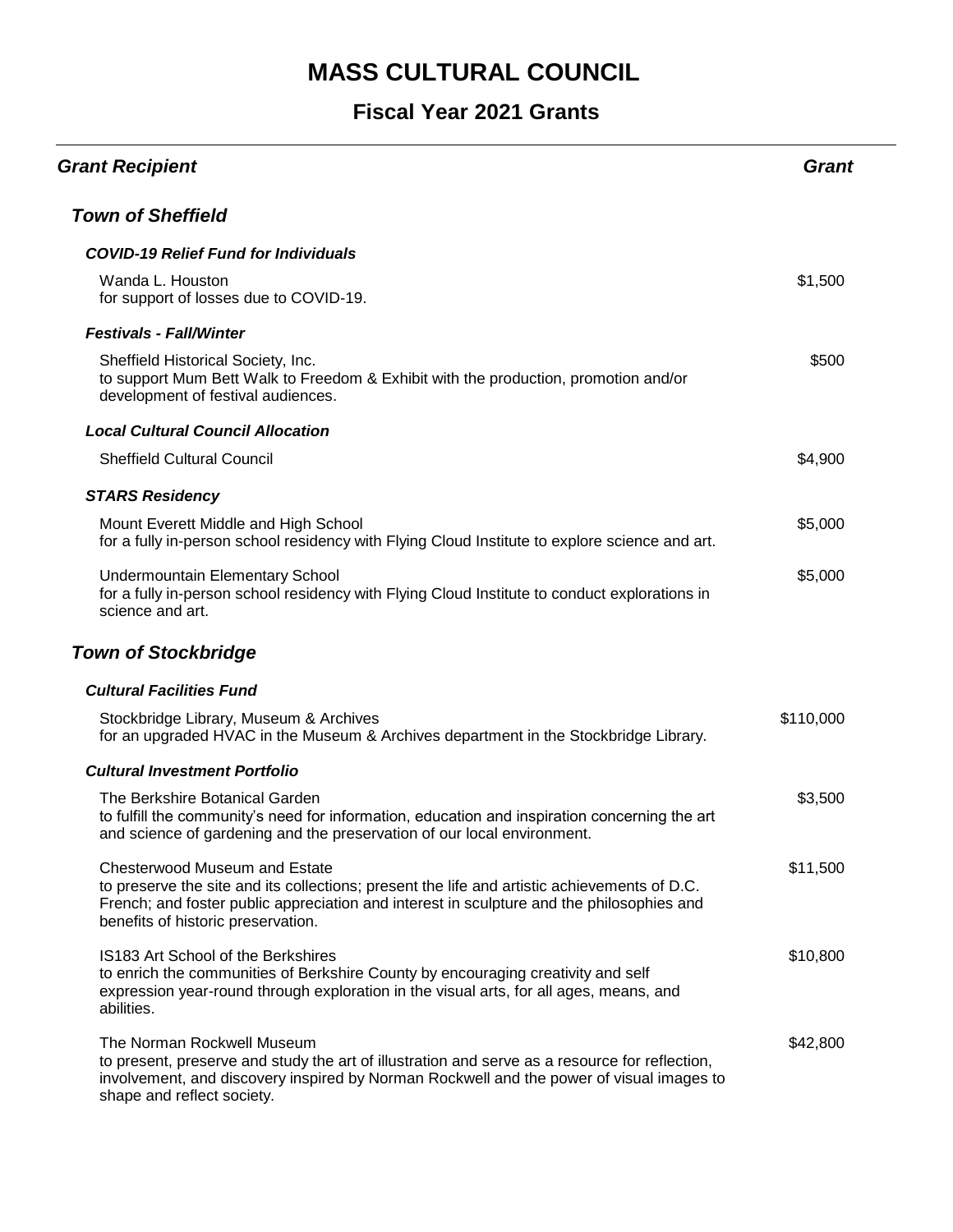| <b>Grant Recipient</b>                                                                                                                                                                                                                                               | <b>Grant</b> |
|----------------------------------------------------------------------------------------------------------------------------------------------------------------------------------------------------------------------------------------------------------------------|--------------|
| Stockbridge Library, Museum & Archives<br>to support a virtual evening of music, followed by a question and answer session with the<br>musicians.                                                                                                                    | \$1,000      |
| <b>CultureRx</b>                                                                                                                                                                                                                                                     |              |
| The Norman Rockwell Museum<br>to increase the connectedness of the arts, social services, and healthcare by offering the<br>option of social prescription/referral to patients and connecting them to cultural partners.                                             | \$9,000      |
| <b>Local Cultural Council Allocation</b>                                                                                                                                                                                                                             |              |
| Stockbridge Cultural Council                                                                                                                                                                                                                                         | \$4,800      |
| <b>Town of Tyringham</b>                                                                                                                                                                                                                                             |              |
| <b>Local Cultural Council Allocation</b>                                                                                                                                                                                                                             |              |
| <b>Tyringham Cultural Council</b>                                                                                                                                                                                                                                    | \$4,800      |
| <b>Town of Washington</b>                                                                                                                                                                                                                                            |              |
| <b>Local Cultural Council Allocation</b>                                                                                                                                                                                                                             |              |
| <b>Washington Cultural Council</b>                                                                                                                                                                                                                                   | \$4,800      |
| <b>Town of West Stockbridge</b>                                                                                                                                                                                                                                      |              |
| <b>Cultural Organization Economic Recovery</b>                                                                                                                                                                                                                       |              |
| West Stockbridge Historical Society<br>for utilities or interest on other debt obligations or general operations, as documented by the<br>Contractor in the grant application, to support recovery from the negative impact of the<br>coronavirus/COVID-19 pandemic. | \$15,000     |
| <b>Local Cultural Council Allocation</b>                                                                                                                                                                                                                             |              |
| West Stockbridge Cultural Council                                                                                                                                                                                                                                    | \$4,800      |
| <b>Town of Williamstown</b>                                                                                                                                                                                                                                          |              |
| <b>Artist Fellowship</b>                                                                                                                                                                                                                                             |              |
| Laura Christensen<br>for artistic professional development.                                                                                                                                                                                                          | \$1,500      |
| <b>COVID-19 Relief Fund for Individuals</b>                                                                                                                                                                                                                          |              |
| Laura Christensen<br>for support of losses due to COVID-19.                                                                                                                                                                                                          | \$1,500      |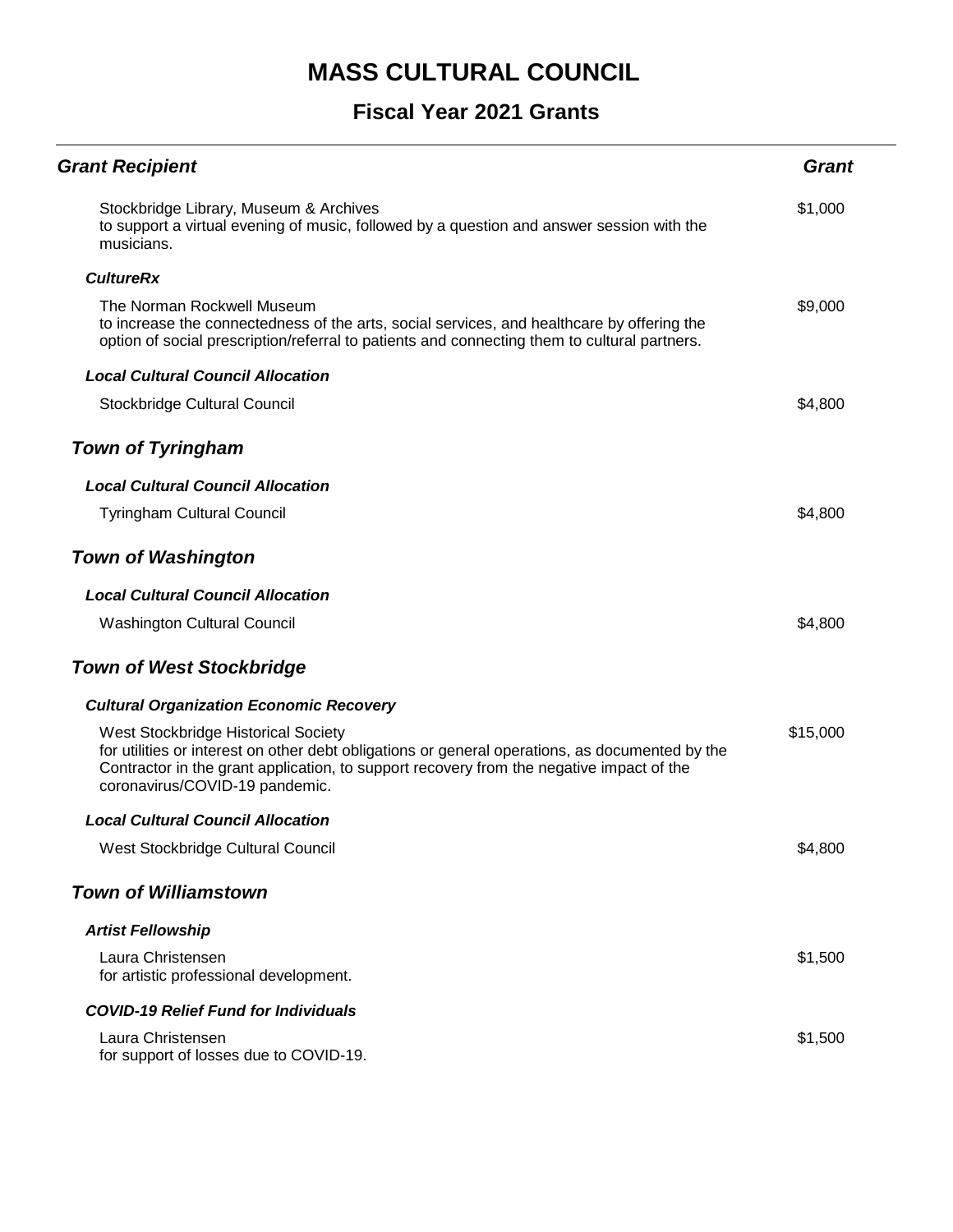| <b>Grant Recipient</b>                                                                                                                                                                                                                                                                                  | Grant     |
|---------------------------------------------------------------------------------------------------------------------------------------------------------------------------------------------------------------------------------------------------------------------------------------------------------|-----------|
| <b>Cultural Facilities Fund</b>                                                                                                                                                                                                                                                                         |           |
| Sterling & Francine Clark Art Institute<br>for Covid-related improvements, roof replacement, and HVAC systems upgrades as well as<br>equipment replacement for sustainability and improved environmental control.                                                                                       | \$190,000 |
| Images Cinema<br>to address concerns about interior air quality, including the installation and upgrade of the<br>existing HVAC system.                                                                                                                                                                 | \$2,400   |
| <b>Williamstown Theatre Festival</b><br>for the purchase and renovation of a former grocery store in North Adams to be used as a<br>permanent facility for constructing theatrical sets.                                                                                                                | \$200,000 |
| <b>Cultural Investment Portfolio</b>                                                                                                                                                                                                                                                                    |           |
| Sterling & Francine Clark Art Institute<br>to advance scholarship and extend the public understanding of art.                                                                                                                                                                                           | \$60,000  |
| Images Cinema<br>to present a wide range of independent, foreign, and classic films that impact filmmaking<br>and our culture; to explore film as an art form, a source of entertainment, and an<br>educational tool.                                                                                   | \$9,200   |
| Williams College Museum of Art<br>to create and inspire exceptional experiences with art that are integral to a liberal arts<br>education, lifelong learning, and human connection.                                                                                                                     | \$15,000  |
| <b>Williamstown Theatre Festival</b><br>to produce classic and new works with distinction, offer emerging theater artists exceptional<br>opportunities, and create and sustain programs that have the potential to serve a diverse<br>community.                                                        | \$37,800  |
| <b>Cultural Organization Economic Recovery</b>                                                                                                                                                                                                                                                          |           |
| Images Cinema<br>for employee payroll and benefit costs or current mortgage payments, mortgage interest or<br>rent, as documented by the Contractor in the grant application, to support recovery from the<br>negative impact of the coronavirus/COVID-19 pandemic.                                     | \$67,000  |
| <b>Williamstown Theatre Festival</b><br>for employee payroll and benefit costs or current mortgage payments, mortgage interest or<br>rent or utilities, as documented by the Contractor in the grant application, to support<br>recovery from the negative impact of the coronavirus/COVID-19 pandemic. | \$100,000 |
| <b>CultureRx</b>                                                                                                                                                                                                                                                                                        |           |
| Sterling & Francine Clark Art Institute<br>to increase the connectedness of the arts, social services, and healthcare by offering the<br>option of social prescription/referral to patients and connecting them to cultural partners.                                                                   | \$7,000   |
| <b>Gaming Mitigation</b>                                                                                                                                                                                                                                                                                |           |
| <b>Williamstown Theatre Festival</b><br>to mitigate operation of gaming facilities that threaten the sustainability of non-profit and<br>municipal performing arts centers in Massachusetts by providing capital to preserve their<br>ability to compete in an unbalanced marketplace.                  | \$12,080  |